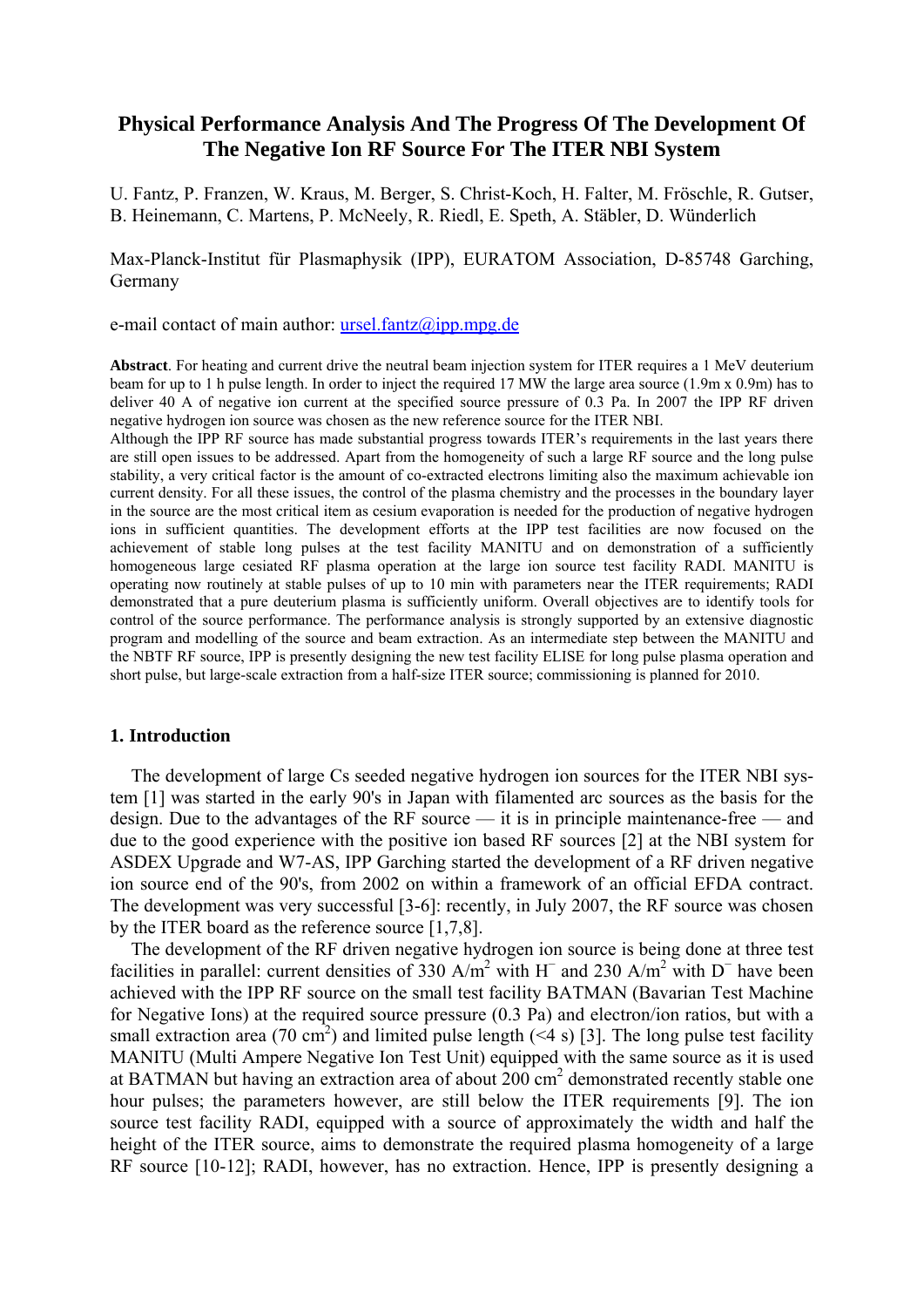new test facility ELISE (Extraction from a Large Ion Source Experiment) for large-scale extraction from a half-size ITER source.

The performance of the source, given in terms of ion current density, amount of coextracted electrons, and beam homogeneity, is mainly determined by the Cs dynamics and the interplay of the processes in the boundary layer near the plasma grid. This layer extends several cm's into the source and its properties depend on the magnetic and electrical field structures as well as on the amount of negative hydrogen ions that are produced at the plasma grid. For stable operation, the IPP RF source is kept at 40 °C and the plasma grid at 150 °C, respectively [3]. For sufficient electron suppression a magnetic filter near the grid as well as biasing the plasma grid with respect to the source is essential. The latter is supported by an additional plate (bias plate) in front of the plasma grid.

The paper discusses the status of the RF source development at IPP Garching and dedicated experiments which are supported by modeling for a better understanding of the processes in this boundary layer.

### **2. Basic Studies**

#### **2.1. Hydrogen/Deuterium Operation**

The processes in the boundary layer depend also on the isotope. This can be seen in figure 1 showing a comparison of the BATMAN source performance for hydrogen and deuterium. The internal filter field was in both cases optimized for deuterium operation.

Similar extracted ion current densities and hence source efficiencies are achievable in deuterium than in hydrogen for that special filter field. The reason for that might be the larger ionization and dissociation degree in deuterium — as measured by OES — leading to a larger amount of atoms and ions available for the surface effect [13]. The maximum achievable calorimetric current densities are similar for both cases. This is most probably a consequence of beam optics — being worse in deuterium due to limits in the IPP HV systems — than of basic physical processes.

The amount of co-extracted electrons is larger in



*FIG 1. Comparison of hydrogen and deuterium performance at BATMAN.*

deuterium than in hydrogen. This is even more pronounced as the extraction voltage in deuterium needs to be larger (8 kV for H, 10-11 kV for D). The maximum achievable current density is not limited by the production and acceleration of negative ions, but by the amount of co-extracted electrons and hence by the maximum power load on the extraction grid. Thus suppression of the co-extracted electron current seems presently to be the most relevant issue. A larger filter field is needed in deuterium operation which reduces, however, also the negative ion current.

Therefore, other means of a further suppression of the amount of co-extracted electrons and an improved understanding of the boundary layer are highly desirable for a further increase of the ion current in deuterium in order to have some margin for a stable and reproducible operation: presently the ion source performance required by ITER is at the upper limit.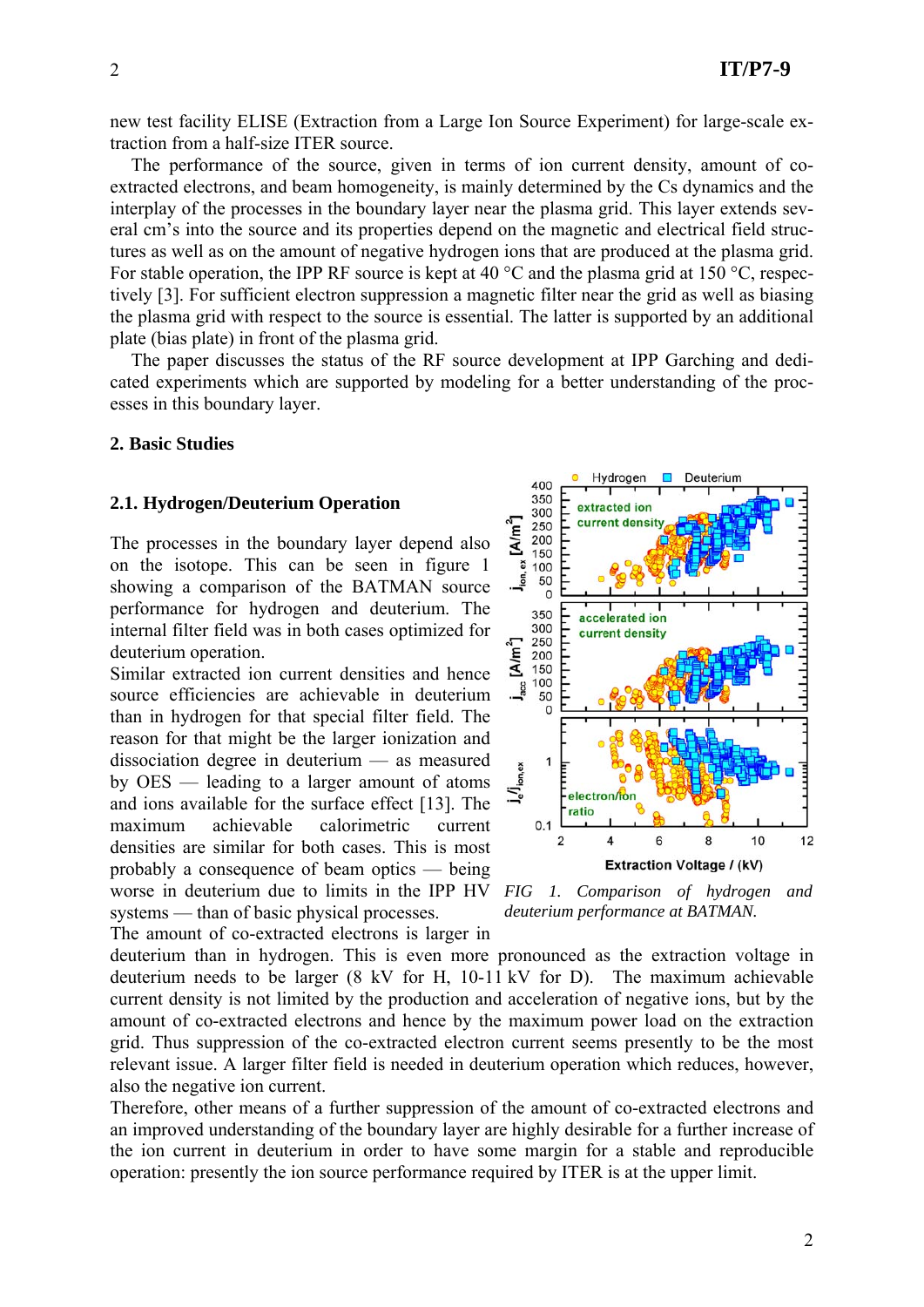

**2.2. Aperture Size** 

optic reasons.

electron

Calculations of the extraction probability of negative hydrogen ions with an ion trajectory code [14] showed that the extraction probability depends — apart from other parameters like the magnetic field or the background plasma — on the detailed geometry of the plasma grid. The increase of the conversion area by using chamfered apertures has increased

Another open issue is the aperture diameter. The high performance discharges at BATMAN and MANITU have been obtained with the so-called large area grid (LAG) system with 8 mm diameter apertures (figure 2), mainly for cost reduction reasons as spare parts from the positive NBI system at ASDEX Upgrade could be used [2]. ITER, however, foresees up to now apertures of 14 mm diameter for beam

Recent single aperture experiments at the SINGAP test facility [15] showed that the accelerated current density may depend on the aperture size of the plasma grid: the current density increased when reducing the aperture from 14 to 8 mm diameter. In order to countercheck these results with a multiaperture grid system, an available 14 mm diameter grid system

the performance of the RF ion sources [3].



*FIG 2. Geometry of the two different grid systems at BATMAN (CEA, aperture diameter 14 mm, LAG, 8mm).*

1

suppression field in the extraction grid, the distance of the bias plate differs, and the distance of the plasma grid to the internal filter field magnets is larger by about 10 mm for the CEA system.

Figure 3 shows the comparison of the performance with the two different grid systems for hydrogen discharges. For the CEA grid, the gap between plasma and extraction grid was set to 3 mm and to 6 mm, the latter being the ITER reference value. For all cases, the performance of the source was rather similar<sup>[\\*](#page-2-0)</sup>; the clear dependence shown by the single aperture experiments could not be seen.

Ion trajectory calculations are under way in order to understand the difference between the single and multi-aperture experiments [16]. First results show that the extracted current depends mainly on the ratio of the negative conversion area to the aperture area which itself depends on the detailed





*FIG 3. Performance of the different grid systems at BATMAN.*

<span id="page-2-0"></span><sup>\*</sup> The CEA grid experiments with the 6 mm distance were hampered by a failure of the HV system of BATMAN limiting the maximum voltage and conditioning time. Hence, experiments in deuterium could not be performed up to now; they are subject of the next experimental campaign for BATMAN.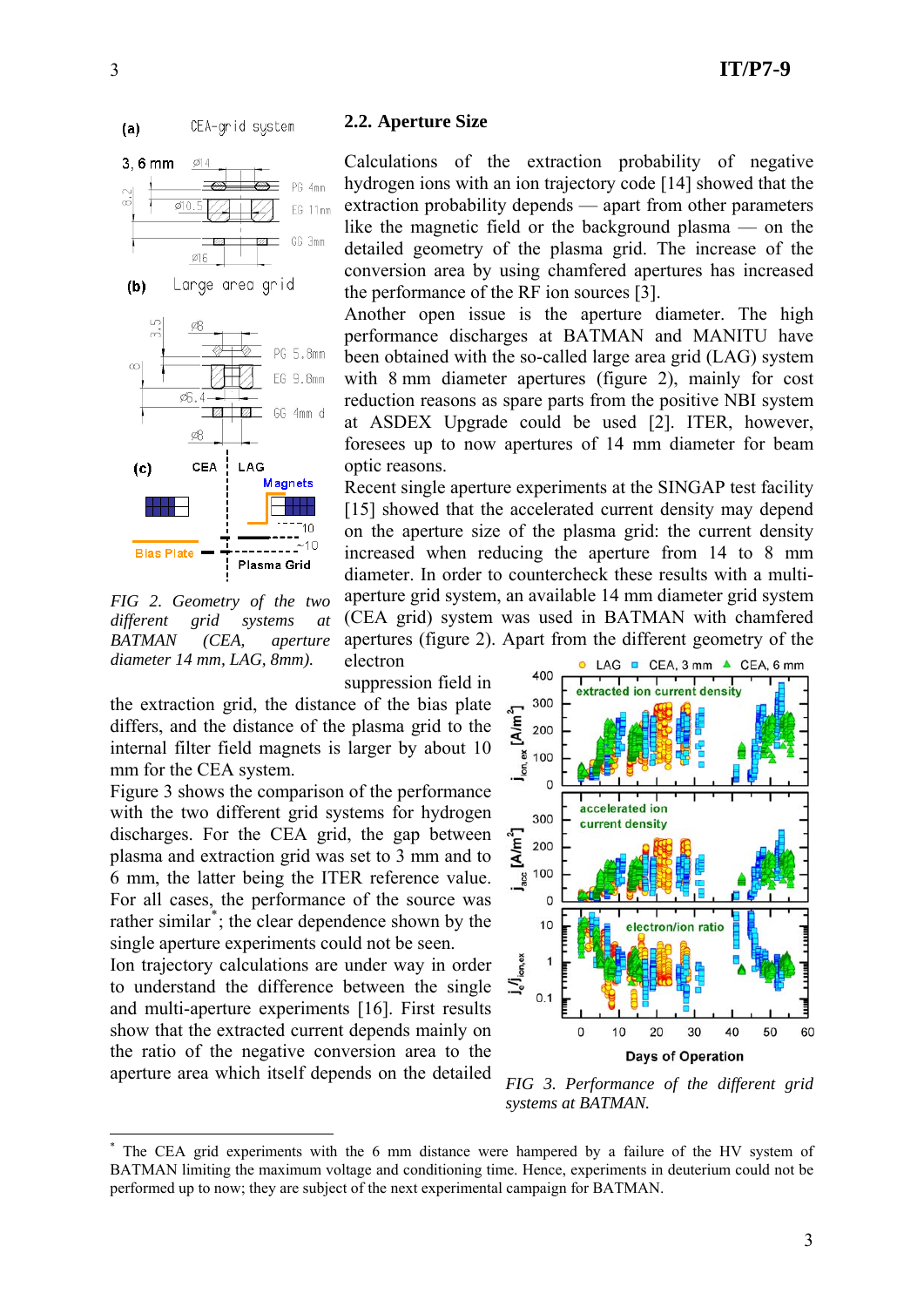plasma grid geometry and is different for single and multi-aperture systems.

### **2.3. Plasma Parameters in Boundary Layer**

The extraction probability for a negative hydrogen ion being produced at the plasma grid depends also on the parameters in the boundary layer that is formed near the plasma grid in the extraction region. That layer is accessible for diagnostics. As measured with a Langmuir probe system and optical emission spectroscopy (OES) the electron density is typically  $2\times10^{17}$  m<sup>-3</sup> and the electron temperature is around 1 eV (60 kW RF power and



*FIG 4. Electron density distribution for the CEA and LAG grid systems at BATMAN.*

0.3 Pa) [17]. The ten times higher electron densities as well as temperatures above 10 eV in the driver where the plasma is produced have been reduced by the plasma expansion and the magnetic filter field. The undisturbed plasma potential is roughly 20 eV. The potential distribution of the source and the magnetic field causes in volume operation, i.e. negligible negative ion production at the plasma grid, E×B drifts and thus plasma non-uniformity [5].

The boundary layer extends roughly 3 cm into the source and can be influenced by applying a bias voltage between the plasma grid and the bias plate which is at source potential. As shown in figure 4 for the two grid systems (LAG and CEA), the electron density near the grid is drastically reduced at high bias current, accordingly the co-extracted current density is reduced. As discussed in detail in [18] a bias voltage between the undisturbed floating potential of the plasma grid and the plasma potential is most effective. In this range the ion current is unaffected.

The boundary layer is being influenced by the amount of negative ions. In volume operation the negative ion density is less than 10% of the electron density, whereas for a cesium seeded source at high performance the negative ion density is comparable or even higher than the electron density [18]. Negative ions produced at the plasma grid penetrate into the plasma and push the electrons away to keep the quasineutrality in the boundary layer [5]. With increasing amount of negative ions and cesium the plasma potential changes. As a consequence the potential distribution changes resulting in symmetrical plasmas (see below), i.e. the plasma drift is compensated near the plasma grid.

The understanding of the complex physics of the boundary layer is an ongoing task which is supported by modeling efforts. A PIC code is being developed to study the influence of

negative ions on the sheath generation [19]. Both volume production and surface production of negative ions have been included.

Since for typical plasma parameters of the RF source the flux of neutral hydrogen atoms towards the plasma grid is roughly 60 times larger than the positive ion flux a strong negative space charge builds up in the vicinity of the wall (figure 5). Thus, the transport of the negative ions from the surface towards the plasma volume is hindered. The negative space charge



*FIG 5. Calculation of the space charge limitation of the negative ion density in front of the plasma grid.*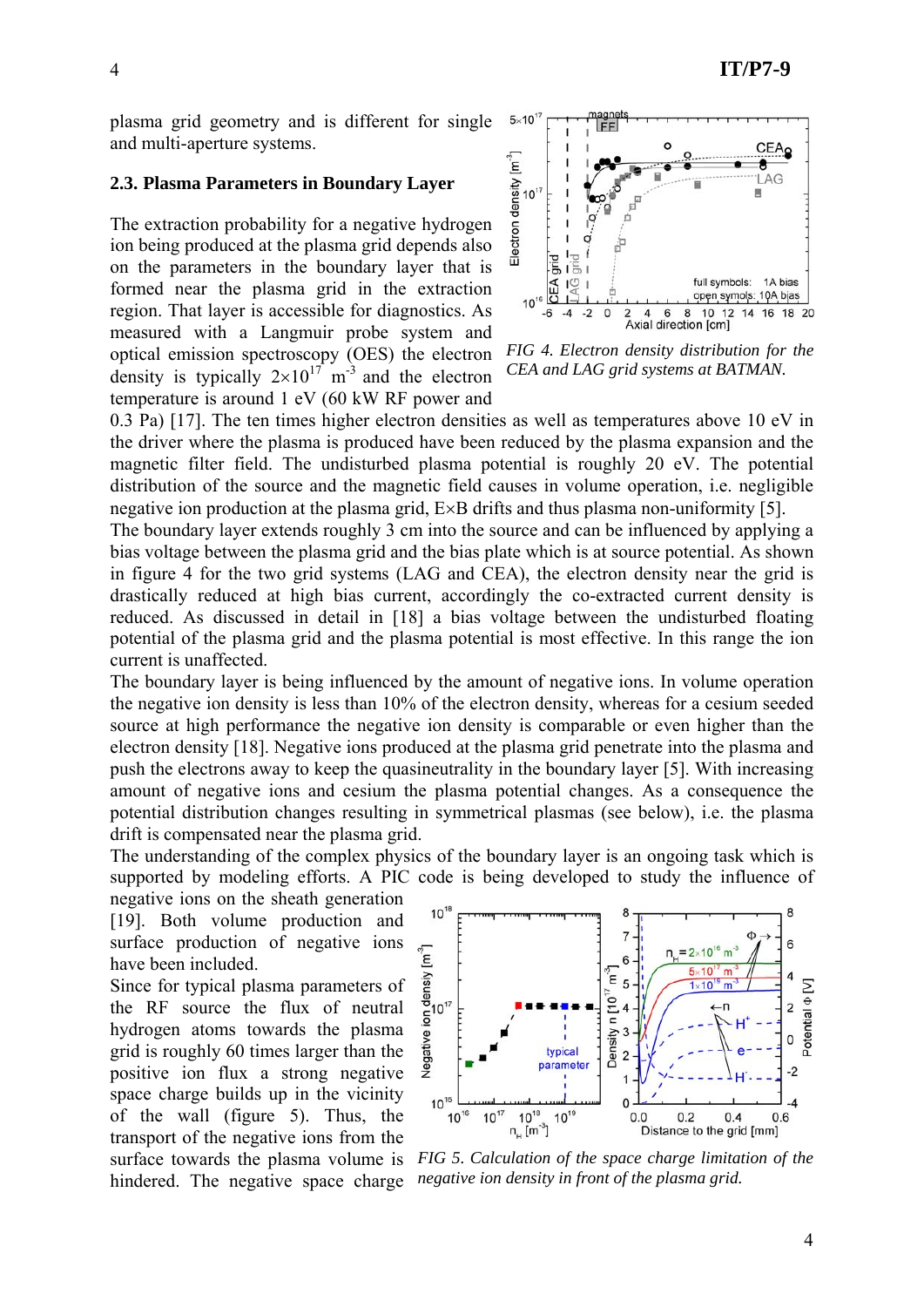accumulation can be reduced only by increasing the positive ion flux towards the plasma grid.

# **3. Long Pulse Stability and Performance Control**

For the ITER neutral beam system, a feedback performance control system will be required both the ion current (in order to provide a perveance matched beam) and the electron current (for protection of the extraction grid). The long pulse stability is mainly determined by the dynamics of the cesium layer at the plasma grid where the negative ions are formed.



*FIG 6. MANITU performance in hydrogen with and w/o Mo coating of the source compared to BATMAN.*

It is well known from all fusion relevant cesium seeded negative ions sources [3-6,20,21] that the cesium conditioning of the source is a tedious task. This is especially true for the conditioning of a clean source, but some conditioning must be also done when the source was not operated for some hours. One of the reasons for this need of source conditioning is the 'poisoning' of the cesium layer by impurities, increasing the work function of the plasma grid. This poisoning happens during extended non-operating periods — the typical vacuum is in the range of  $10^{-6}$  mbar and hence rather poor —, during the regeneration of the cryo pumps, and due to sputtering in the source. The latter was drastically reduced at MANITU by coating almost all inner copper surfaces of the source with molydenum, as it was seen in a strong reduction of the copper emission lines from the source plasma. As a result, the source performance of MANITU increased drastically (figure 6): pulses with stable ion and electron currents near the ITER requirements have been achieved for several 100 seconds.

The understanding of the detailed processes leading to a cesium layer for a high performance source is rather poor; first vacuum calculations of the cesium distribution for realistic conditions are under way [16].

Long pulse experiments at MANITU indicate that the cesium distribution between the discharges, i.e. during the vacuum phase, is important [22]. This is demonstrated in figure 7, where the cesium influx during a long discharge was changed by increasing the source temperature without any change in the extracted currents. The subsequent discharge, however, had then a better performance. Furthermore, the electron is not stable during the pulse. The cesium effect can be counteracted by varying the RF power and the bias voltage, as also demonstrated at MANITU [22].

The amount of cesium in the source was measured up to know solely during a discharge by

emission spectroscopy. In order to investigate also the dynamics of the cesium in the vacuum phase, a light absorption diagnostic is presently prepared at a small laboratory experiment[†](#page-4-0) . A first example is shown in figure 8, where the principle feasibility of the method for the expected cesium densities is demonstrated in vacuum and also in plasma operation.

<u>.</u>



*FIG 7. Increase of Cs influx, indicated by the emission of the neutral Cs line at 852, in the source during a long pulse in MANITU.*

<span id="page-4-0"></span><sup>†</sup> Planar ICP discharge at Universität Augsburg, Lehrstuhl für Experimentelle Plasmaphysik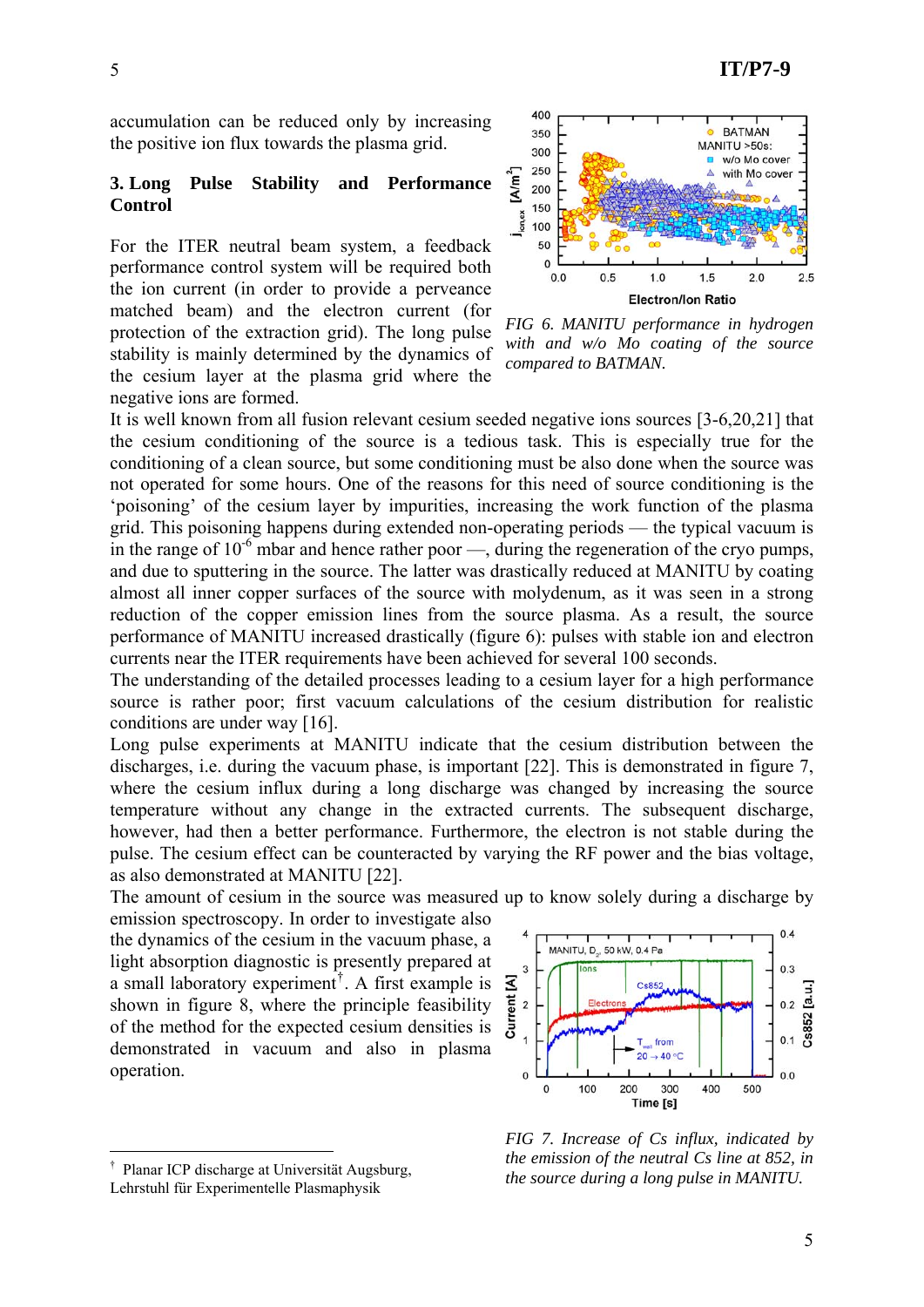### **4. Homogeneity**

ITER requires for a good transmission a beam homogeneity in terms of extracted current density of  $\pm 10\%$  [7]. This is directly connected with the negative ion density distribution at the plasma meniscus. As this quantity, however, is not accessible by diagnostic techniques, the correlation of the uniformity of the boundary layer parameters with the uniformity of the beam divergence is being investigated.

The latter is measured at MANITU with the  $H_{\alpha}$ 

Doppler beam spectroscopy system using 13 LOS in vertical and 7 LOS in horizontal direction at a distance of 1.2-1.5 m and a viewing angle of 50°. The temporal stability and spatial homogeneity of the beam can be determined by analyzing the width of the Doppler shifted  $H<sub>a</sub>$  line which is proportional to the local, LOS-averaged beam divergence. MANITU is typically operating below or in the optimum perveance. This is shown in figure 9 together with the calculated beamlet divergence using KOBRA3 [23]. The calculation reflects the perveance dependence very well; the absolute number however depends on the amount of space charge compensation taking into account. For the actual case at MANITU, full space charge compensation at 12 cm distance from the grounded grid fits the experimental data which is in the expected range for the given tank pressure.

The plasma emission and the plasma parameters, such as electron density and negative ion density, are measured by OES [13]. Spatial resolution is provided by using several LOS arranged symmetrically to the grid centre at different distances to the grid. This allows the determination of a symmetry factor, the top-to-bottom symmetry. As standard, the emission of the Balmer line  $H_\beta$  is used, which depends basically on the atomic hydrogen density, electron density and temperature. The sources are equipped with fixed Langmuir probes (pin probes) operating in the ion saturation current — being a measure for the ion density — and are placed in the outermost upper and lower diagnostic port.

The dependence of the source performance, the plasma symmetry, and the beam homogeneity on the applied RF power is shown in Figure 10 for hydrogen discharges. The plasma symmetry improves with RF power as shown by the symmetry factor of the pin probes  $(I<sub>sat</sub>)$ and  $H<sub>β</sub>$  both at 3 cm distance to the grid. At a distance of 1 cm, however, the symmetry is unaffected by the RF power which demonstrates the dynamics of the spatial behaviour of the boundary layer in vertical and axial direction. The beam homogeneity defined by the rmsvalue improves also and correlates well with the plasma symmetry.

The experiments at MANITU/BATMAN showed [12] that for a well conditioned source, i.e. high negative ion currents and a low amount of coextracted electrons, the plasma is symmetric for both the electron density, and much more important, the negative ion density. The beam homogeneity correlates with the negative ion density and is better than 10% at high source performance.

At the size scaling experiment RADI, the plasma uniformity is measured in front of the grid by OES using 3 LOS in vertical and 3 LOS in horizontal direction at a distance of 2 cm to the grid. Like in



*FIG 9. Calculated and measured beam divergence at MANITU* 



*FIG 8. Feasibility experiments on Cs absorption.*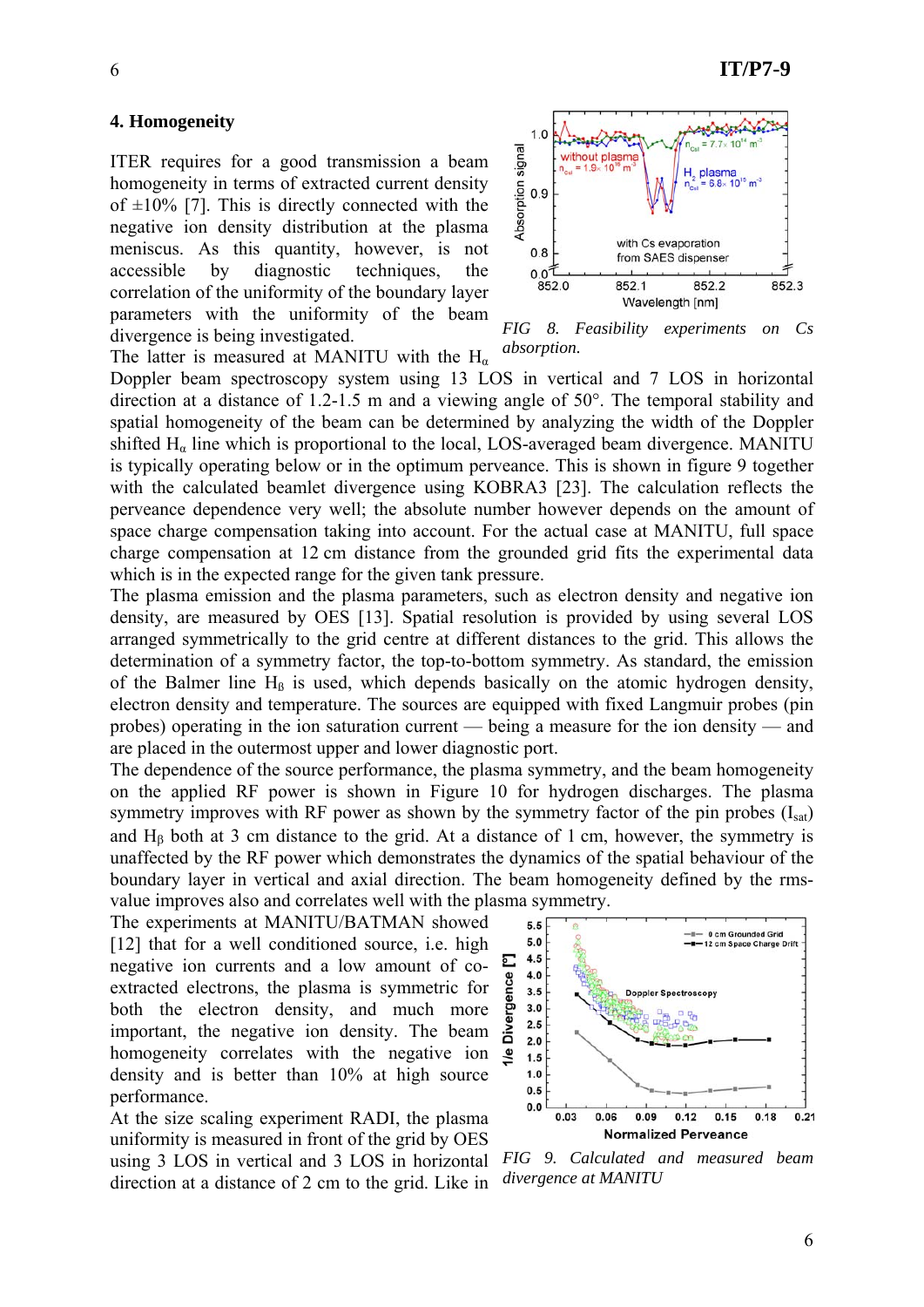the ITER source, the magnetic field is created by a plasma grid current. The dependence of the  $D_B$ emission in vertical direction on the PG current is shown in figure 11 for a total RF power of 200 kW, i.e. at an ITER relevant power level.

Without magnetic filter field almost the same  $D_B$ line emission is observed for all LOS indicating a uniform plasma illumination of the grid (the respective values for the horizontal LOS are not shown). An exception is the centre LOS in vertical direction. The increase is most probably caused by an overlap of the plasma from the vertical drivers although the distance between the vertical drivers is larger than the one for the horizontal drivers.



*FIG 10. Source and beam symmetry at MANITU*

This might indicate a different mutual coupling between drivers in vertical (individually powered) and horizontal (in series powered) drivers.

With increasing magnetic field strength the  $D_\beta$  intensity decreases, due to a reduction of the electron temperature [18]. The vertical distribution shows a separation of the top and bottom with a depletion of the signal of the centre. The far reaching filter field, which has a sufficiently large value in the drivers (almost 2/3 of the strength at the grid), reduces the plasma expansion in vertical direction and is much more pronounced at lower power levels. At ITER relevant power levels and magnetic fields, the plasma illumination turns out to be satisfactory: no strong depletions and enhancements are observed.

The above reported results have been obtained in volume operation. It can be expected from the MANITU results that the homogeneity of the plasma improves with an increasing amount of negative ions produced at the plasma grid. This will be investigated at RADI in the near future where cesium seeding is foreseen.

#### **5. Future Experiment: ELISE**

For long pulse plasma operation and short pulse, but large-scale extraction from a half-size ITER source IPP is presently designing the new test facility ELISE. ELISE is an important step between the small scale extraction experiments at BATMAN and MANITU and the full size NBTF/ITER neutral beam system [8]. The integrated commissioning is planned for 2010, assuming a start of the project end of 2008. The detailed technical details are given

![](_page_6_Figure_10.jpeg)

*FIG 11. Plasma symmetry of RADI vs. the horizontal magnetic filter field.*

in [24]. The aim of the design of the ELISE source and extraction system was to be as close as possible to the ITER design; it has however some modifications allowing a better diagnostic access and more experimental flexibility than the NBTF sources [25].

Figure 12 shows the details of the ELISE ion source and the extraction system. In contrast to the ITER source, the ELISE source will usually be operated in air — with a possibility to operate the drivers in vacuum — to facilitate diagnostic access near the most important region, i.e. the region near the plasma grid (see above), and to enhance the experimental flexibility for e.g. an easy change of the magnetic field configuration. Due to the limits of the IPP HV system, only pulsed extraction during a long plasma pulse is possible. Experiments at MANITU (see figure 13) showed that at least for a well conditioned source the same performance could be obtained during pulsed extraction during a long pulse.